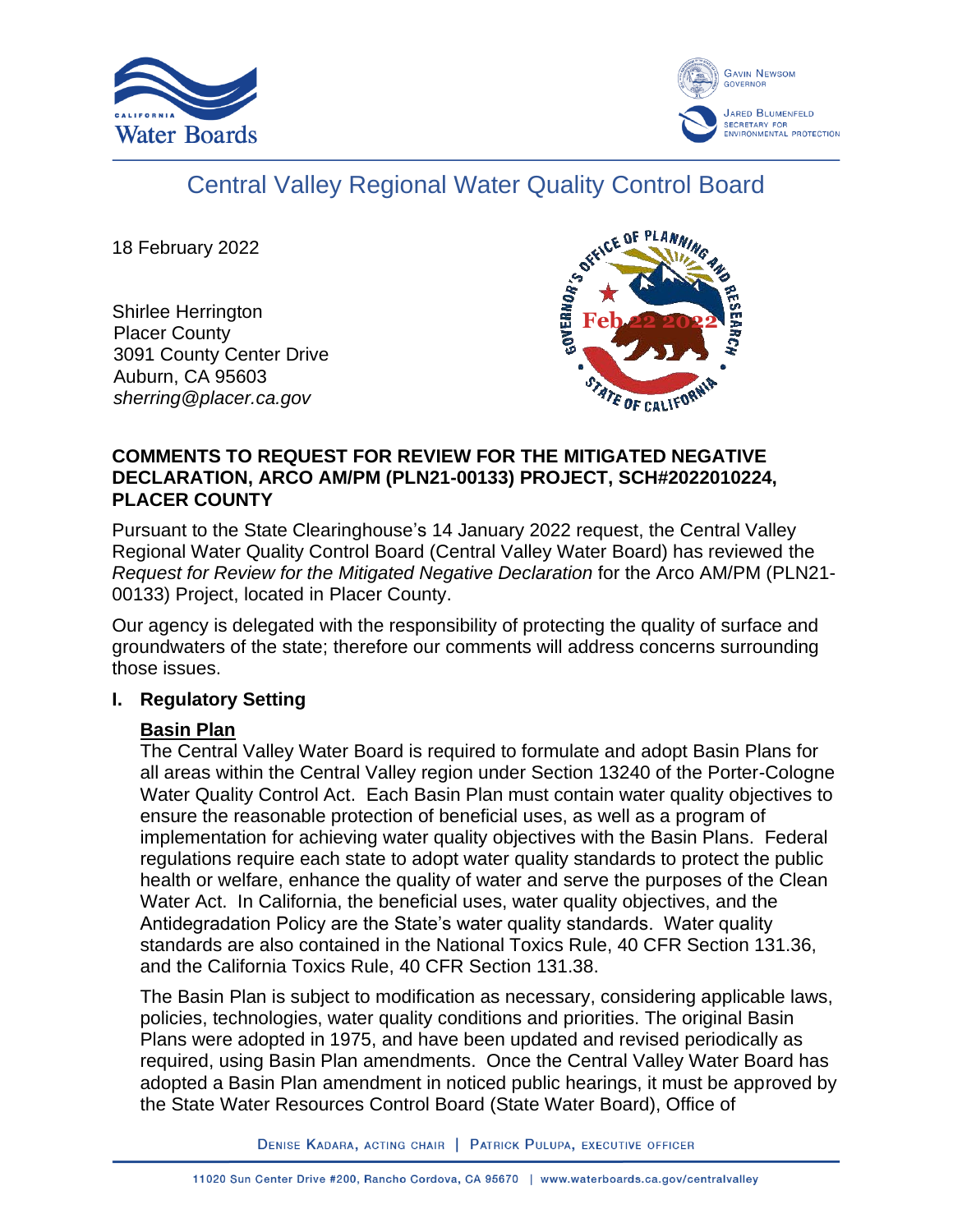Administrative Law (OAL) and in some cases, the United States Environmental Protection Agency (USEPA). Basin Plan amendments only become effective after they have been approved by the OAL and in some cases, the USEPA. Every three (3) years, a review of the Basin Plan is completed that assesses the appropriateness of existing standards and evaluates and prioritizes Basin Planning issues. For more information on the *Water Quality Control Plan for the Sacramento and San Joaquin River Basins*, please visit our website:

[http://www.waterboards.ca.gov/centralvalley/water\\_issues/basin\\_plans/](http://www.waterboards.ca.gov/centralvalley/water_issues/basin_plans/)

#### **Antidegradation Considerations**

All wastewater discharges must comply with the Antidegradation Policy (State Water Board Resolution 68-16) and the Antidegradation Implementation Policy contained in the Basin Plan. The Antidegradation Implementation Policy is available on page 74 at:

https://www.waterboards.ca.gov/centralvalley/water\_issues/basin\_plans/sacsjr\_2018 05.pdf

In part it states:

*Any discharge of waste to high quality waters must apply best practicable treatment or control not only to prevent a condition of pollution or nuisance from occurring, but also to maintain the highest water quality possible consistent with the maximum benefit to the people of the State.*

*This information must be presented as an analysis of the impacts and potential impacts of the discharge on water quality, as measured by background concentrations and applicable water quality objectives.*

The antidegradation analysis is a mandatory element in the National Pollutant Discharge Elimination System and land discharge Waste Discharge Requirements (WDRs) permitting processes. The environmental review document should evaluate potential impacts to both surface and groundwater quality.

#### **II. Permitting Requirements**

#### **Construction Storm Water General Permit**

Dischargers whose project disturb one or more acres of soil or where projects disturb less than one acre but are part of a larger common plan of development that in total disturbs one or more acres, are required to obtain coverage under the General Permit for Storm Water Discharges Associated with Construction and Land Disturbance Activities (Construction General Permit), Construction General Permit Order No. 2009-0009-DWQ. Construction activity subject to this permit includes clearing, grading, grubbing, disturbances to the ground, such as stockpiling, or excavation, but does not include regular maintenance activities performed to restore the original line, grade, or capacity of the facility. The Construction General Permit requires the development and implementation of a Storm Water Pollution Prevention Plan (SWPPP). For more information on the Construction General Permit, visit the State Water Resources Control Board website at:

[http://www.waterboards.ca.gov/water\\_issues/programs/stormwater/constpermits.sht](http://www.waterboards.ca.gov/water_issues/programs/stormwater/constpermits.shtml) [ml](http://www.waterboards.ca.gov/water_issues/programs/stormwater/constpermits.shtml)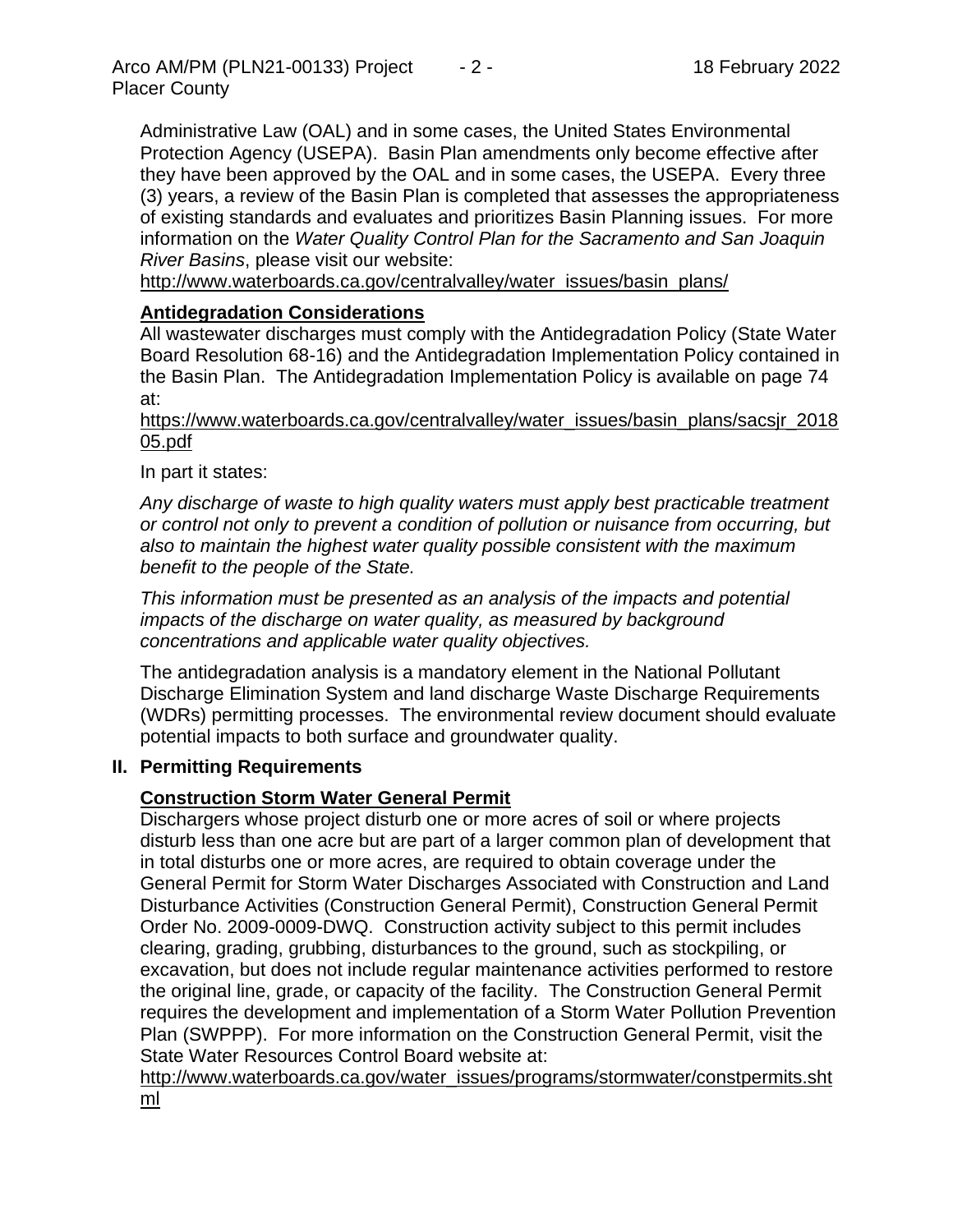# **Phase I and II Municipal Separate Storm Sewer System (MS4) Permits<sup>1</sup>**

The Phase I and II MS4 permits require the Permittees reduce pollutants and runoff flows from new development and redevelopment using Best Management Practices (BMPs) to the maximum extent practicable (MEP). MS4 Permittees have their own development standards, also known as Low Impact Development (LID)/postconstruction standards that include a hydromodification component. The MS4 permits also require specific design concepts for LID/post-construction BMPs in the early stages of a project during the entitlement and CEQA process and the development plan review process.

For more information on which Phase I MS4 Permit this project applies to, visit the Central Valley Water Board website at:

http://www.waterboards.ca.gov/centralvalley/water\_issues/storm\_water/municipal\_p ermits/

For more information on the Phase II MS4 permit and who it applies to, visit the State Water Resources Control Board at:

http://www.waterboards.ca.gov/water\_issues/programs/stormwater/phase\_ii\_munici pal.shtml

# **Industrial Storm Water General Permit**

Storm water discharges associated with industrial sites must comply with the regulations contained in the Industrial Storm Water General Permit Order No. 2014- 0057-DWQ. For more information on the Industrial Storm Water General Permit, visit the Central Valley Water Board website at:

http://www.waterboards.ca.gov/centralvalley/water\_issues/storm\_water/industrial\_ge neral\_permits/index.shtml

# **Clean Water Act Section 404 Permit**

If the project will involve the discharge of dredged or fill material in navigable waters or wetlands, a permit pursuant to Section 404 of the Clean Water Act may be needed from the United States Army Corps of Engineers (USACE). If a Section 404 permit is required by the USACE, the Central Valley Water Board will review the permit application to ensure that discharge will not violate water quality standards. If the project requires surface water drainage realignment, the applicant is advised to contact the Department of Fish and Game for information on Streambed Alteration Permit requirements. If you have any questions regarding the Clean Water Act Section 404 permits, please contact the Regulatory Division of the Sacramento District of USACE at (916) 557-5250.

# **Clean Water Act Section 401 Permit – Water Quality Certification**

If an USACE permit (e.g., Non-Reporting Nationwide Permit, Nationwide Permit, Letter of Permission, Individual Permit, Regional General Permit, Programmatic

<sup>&</sup>lt;sup>1</sup> Municipal Permits = The Phase I Municipal Separate Storm Water System (MS4) Permit covers medium sized Municipalities (serving between 100,000 and 250,000 people) and large sized municipalities (serving over 250,000 people). The Phase II MS4 provides coverage for small municipalities, including non-traditional Small MS4s, which include military bases, public campuses, prisons and hospitals.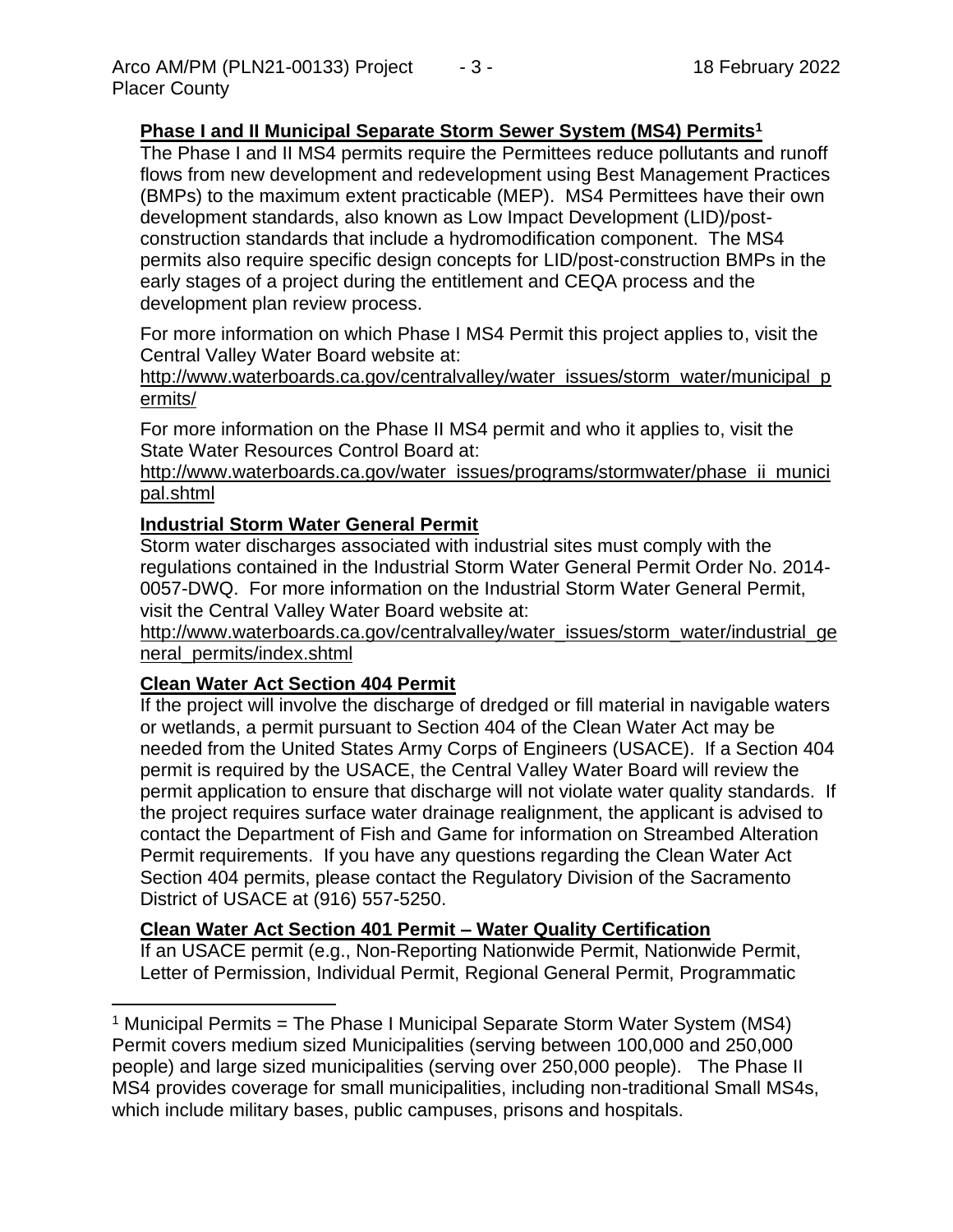General Permit), or any other federal permit (e.g., Section 10 of the Rivers and Harbors Act or Section 9 from the United States Coast Guard), is required for this project due to the disturbance of waters of the United States (such as streams and wetlands), then a Water Quality Certification must be obtained from the Central Valley Water Board prior to initiation of project activities. There are no waivers for 401 Water Quality Certifications. For more information on the Water Quality Certification, visit the Central Valley Water Board website at:

https://www.waterboards.ca.gov/centralvalley/water\_issues/water\_quality\_certificatio n/

#### **Waste Discharge Requirements – Discharges to Waters of the State**

If USACE determines that only non-jurisdictional waters of the State (i.e., "nonfederal" waters of the State) are present in the proposed project area, the proposed project may require a Waste Discharge Requirement (WDR) permit to be issued by Central Valley Water Board. Under the California Porter-Cologne Water Quality Control Act, discharges to all waters of the State, including all wetlands and other waters of the State including, but not limited to, isolated wetlands, are subject to State regulation. For more information on the Waste Discharges to Surface Water NPDES Program and WDR processes, visit the Central Valley Water Board website at:https://www.waterboards.ca.gov/centralvalley/water\_issues/waste\_to\_surface\_wat er/

Projects involving excavation or fill activities impacting less than 0.2 acre or 400 linear feet of non-jurisdictional waters of the state and projects involving dredging activities impacting less than 50 cubic yards of non-jurisdictional waters of the state may be eligible for coverage under the State Water Resources Control Board Water Quality Order No. 2004-0004-DWQ (General Order 2004-0004). For more information on the General Order 2004-0004, visit the State Water Resources Control Board website at:

https://www.waterboards.ca.gov/board\_decisions/adopted\_orders/water\_quality/200 4/wqo/wqo2004-0004.pdf

#### **Dewatering Permit**

If the proposed project includes construction or groundwater dewatering to be discharged to land, the proponent may apply for coverage under State Water Board General Water Quality Order (Low Threat General Order) 2003-0003 or the Central Valley Water Board's Waiver of Report of Waste Discharge and Waste Discharge Requirements (Low Threat Waiver) R5-2018-0085. Small temporary construction dewatering projects are projects that discharge groundwater to land from excavation activities or dewatering of underground utility vaults. Dischargers seeking coverage under the General Order or Waiver must file a Notice of Intent with the Central Valley Water Board prior to beginning discharge.

For more information regarding the Low Threat General Order and the application process, visit the Central Valley Water Board website at:

http://www.waterboards.ca.gov/board decisions/adopted orders/water quality/2003/ wqo/wqo2003-0003.pdf